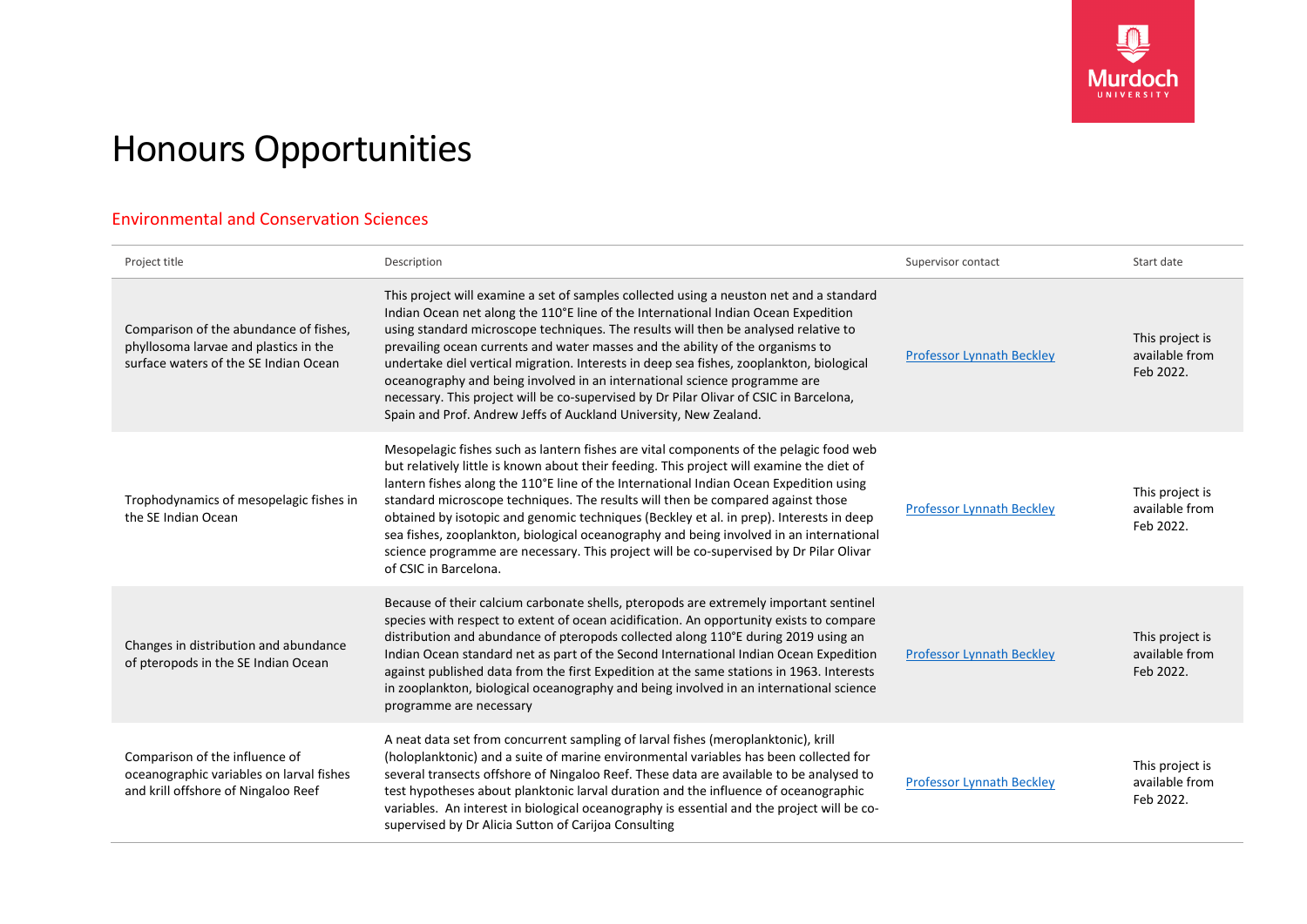| Biological oceanography of the<br>Kimberley                                                                  | A detailed sampling programme in the Kimberley collected a suite of zooplankton<br>samples together with data on various oceanographic variables (Beckley et al. 2019).<br>These samples are available to explore distribution and abundance patterns of various<br>zooplankton taxa relative to the gradients of major environmental variables (turbidity,<br>chlorophyll etc) in the dynamic, macro-tidal waters of the Kimberley. An interest in<br>biological oceanography is essential and the project will be co-supervised by Dr Alicia<br>Sutton of Carijoa Consulting                                                                                                                                                                                                                                                                                                                                                                                                                                                                                                                                                                                                                                                                                                                                   | <b>Professor Lynnath Beckley</b>       | This project is<br>available from<br>Feb 2022. |
|--------------------------------------------------------------------------------------------------------------|------------------------------------------------------------------------------------------------------------------------------------------------------------------------------------------------------------------------------------------------------------------------------------------------------------------------------------------------------------------------------------------------------------------------------------------------------------------------------------------------------------------------------------------------------------------------------------------------------------------------------------------------------------------------------------------------------------------------------------------------------------------------------------------------------------------------------------------------------------------------------------------------------------------------------------------------------------------------------------------------------------------------------------------------------------------------------------------------------------------------------------------------------------------------------------------------------------------------------------------------------------------------------------------------------------------|----------------------------------------|------------------------------------------------|
| Role of submerged plants in wetland<br>biodiversity: developing knowledge to<br>underpin wetland restoration | This project follows on from a recent BSc. Honours project examining whether native<br>and exotic submerged plants support different freshwater invertebrate assemblages in<br>wetlands. That project showed that both native and exotic submerged plants increase<br>invertebrate biodiversity in wetlands. This new project focuses on investigating<br>whether the physical structure that plants provide is their most important role in<br>increasing invertebrate biodiversity. A field experiment will place plastic aquarium<br>plants that mimic the shape of common plant species (plant analogues) into local<br>wetlands and observe their colonization by invertebrates. Real plants will also be<br>sampled to identify what species live on the real plants in the same wetland. By<br>comparing the analogues to the natural plants, we will be able to see whether<br>structure alone is driving the positive effect of plants on invertebrate diversity. Mixed<br>plant stands can also be compared, and the diversity and abundance of algal epiphytes<br>can also be examined as they are an important food source. Exotic and native plants<br>can also be compared. This is a field and lab-based experimental project suitable for 1<br>or 2 students. Co-supervised by Dr Jane Chambers. | Assoc. Professor Belinda Robson        | Available<br>February or mid-<br>year start.   |
| Urban ecology of dragonflies                                                                                 | South West WA has more than 40 species of dragonflies, including many endemic<br>species. Around half of these species were found in urban wetlands and streams in the<br>past. However, land use intensification and climate change have altered urban<br>habitats, but the impacts on dragonfly breeding are unknown. This project will involve<br>sampling urban wetlands for dragonfly larvae and exuviae to identify which species are<br>breeding and determine habitat correlates for successful breeding in urban wetlands.<br>Students may also explore whether some species are accelerating their development<br>to make use of seasonal wetlands before they dry out. This project will use field and<br>lab skills and is suitable for 1 or 2 students. Co-supervised by Dr Edwin Chester.                                                                                                                                                                                                                                                                                                                                                                                                                                                                                                          | <b>Assoc. Professor Belinda Robson</b> | Available for<br>mid-year start.               |
| The contribution of waterfalls to<br>regional freshwater biodiversity in a flat<br>landscape                 | South-western Australia is described as being part of the southern Australian flatlands<br>bioregion. Flat landscapes have fewer waterfalls and fast-flowing riffles in their rivers<br>than do mountainous regions. This can increase the importance of waterfalls for<br>providing fast-flowing habitat. Research in another flat region, western Victoria,<br>showed that waterfalls contained unique species of invertebrates not found elsewhere<br>in rivers. Elsewhere in the world, specialised dragonflies, mayflies and stoneflies have<br>been found living only in waterfalls. Southwestern Australian waterfalls have not yet<br>been examined but may also contain unique species. As our climate dries, waterfalls<br>will be very vulnerable to lower flows and shorter flow periods. They may require<br>special management if they are to retain unique species, but the first step is to<br>determine whether waterfalls do contain species not found elsewhere in the                                                                                                                                                                                                                                                                                                                        | Assoc. Professor Belinda Robson        | Best suited for<br>mid-year start.             |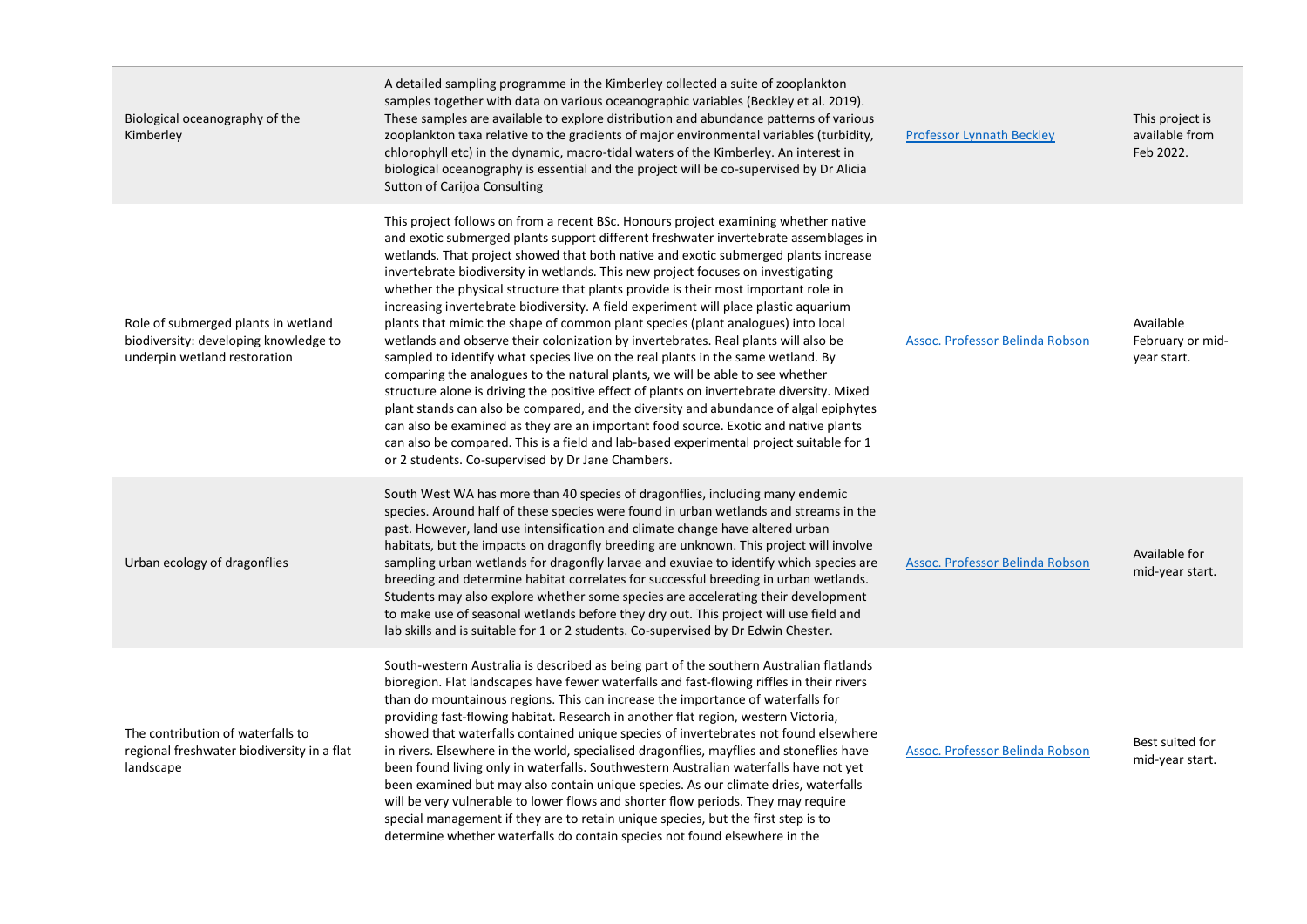|                                                                                                                              | landscape. This project involves fieldwork suited to a single or pair of students. A good<br>level of physical fitness is required for this project, as reaching some waterfalls will<br>require hiking and carrying field equipment. Co-supervised by Dr Edwin Chester.                                                                                                                                                                                                                                                                                                                                                                                                                                                                                                                                                                                                                                                                                                                                                                                                                                                                                                                                                                                                                                                        |                                 |                                                      |
|------------------------------------------------------------------------------------------------------------------------------|---------------------------------------------------------------------------------------------------------------------------------------------------------------------------------------------------------------------------------------------------------------------------------------------------------------------------------------------------------------------------------------------------------------------------------------------------------------------------------------------------------------------------------------------------------------------------------------------------------------------------------------------------------------------------------------------------------------------------------------------------------------------------------------------------------------------------------------------------------------------------------------------------------------------------------------------------------------------------------------------------------------------------------------------------------------------------------------------------------------------------------------------------------------------------------------------------------------------------------------------------------------------------------------------------------------------------------|---------------------------------|------------------------------------------------------|
| Do stream confluences provide a unique<br>form of habitat for stream biota?                                                  | Understanding longitudinal changes in assemblages of freshwater plants and animals<br>has a long history in the field of freshwater ecology. River flow dynamics change along<br>a hierarchy of spatial scales along the length of a river and are often associated with<br>changes in biotic assemblages. There are several important morphological elements<br>that can cause a sharp change in the flow dynamics along the length of a stream,<br>including tributary confluences (i.e. point where two streams meet). The aim of this<br>project is to assess the importance of river confluences for structuring invertebrate or<br>benthic algal assemblages in small streams in southern Australia, comparing streams in<br>Victoria and Western Australia. Invertebrates or algae will be sampled above and<br>below tributary confluences in both States. This project involves fieldwork suited to a<br>single or pair of students. A good level of physical fitness is required for this project, as<br>reaching some confluences will require hiking and carrying field equipment. The<br>student(s) may also have the opportunity to travel to Deakin University in Victoria for<br>field and laboratory work for a period of a few weeks. This project is co-supervised by<br>Dr Ty Matthews (Deakin University). | Assoc. Professor Belinda Robson |                                                      |
| The role of spiders in controlling<br>mosquitoes emerging from saltmarsh<br>wetlands.                                        | When saltmarsh wetlands are in good condition they are surrounded by fringing trees,<br>including species of Melaleuca, Casuarina and Eucalyptus. This vegetation provides<br>places for web-spinning spiders to build webs and trap flying insects. Anecdotal<br>evidence suggests that where fringing vegetation is removed, more mosquitoes enter<br>nearby residential areas. The aim of this project is to quantify both the density of web-<br>spinning spiders and their diet in saltmarsh wetlands. What vegetation features<br>enhance densities of web-building spiders? This project involves field and lab work and<br>is suited to 1 student. Co-supervised by Dr Edwin Chester.                                                                                                                                                                                                                                                                                                                                                                                                                                                                                                                                                                                                                                   | Assoc. Professor Belinda Robson | This project has<br>a February or<br>mid-year start. |
| Does the mosquito Aedes<br>camptorhynchus rely on autogeneous<br>egg production to stock egg banks in<br>saltmarsh wetlands? | Recent research suggests that the saltmarsh mosquito A. camptorhynchus may lay an<br>egg batch before taking a blood meal, to ensure that each female contributes at least<br>some eggs to the egg bank. This project will involve field sampling in saltmarsh<br>wetlands in the Peel-Harvey wetlands. The student will collect adult female<br>mosquitoes as they oviposit and determine whether they have taken a blood meal.<br>Adult trapping may also be used. This project involves field and lab work and is suited<br>to 1 student. Co-supervised by Dr Edwin Chester.                                                                                                                                                                                                                                                                                                                                                                                                                                                                                                                                                                                                                                                                                                                                                 | Assoc. Professor Belinda Robson | This project has<br>a February or<br>mid-year start. |
| The flora and fauna of wheatbelt<br>gnammas and climate change                                                               | Gnammas are rock pools at the top of the granite inselbergs scattered across the WA<br>wheatbelt. These gnammas have been found to contain rare species of aquatic plants<br>and to have a much higher invertebrate biodiversity than gnammas in other parts of<br>Australia and the rest of the world. Because gnammas are rainfed and unconnected to<br>groundwater, they are unaffected by the salinisation that afflicts much of the<br>wheatbelt, so they may be refuges from salinity. Little is known about the interactions<br>between species in Australian gnammas. Although algae are assumed to provide the<br>base of the food web in gnammas, leaf litter has also been found to be important, but                                                                                                                                                                                                                                                                                                                                                                                                                                                                                                                                                                                                                | Assoc. Professor Belinda Robson | Best suited for<br>mid-year start.                   |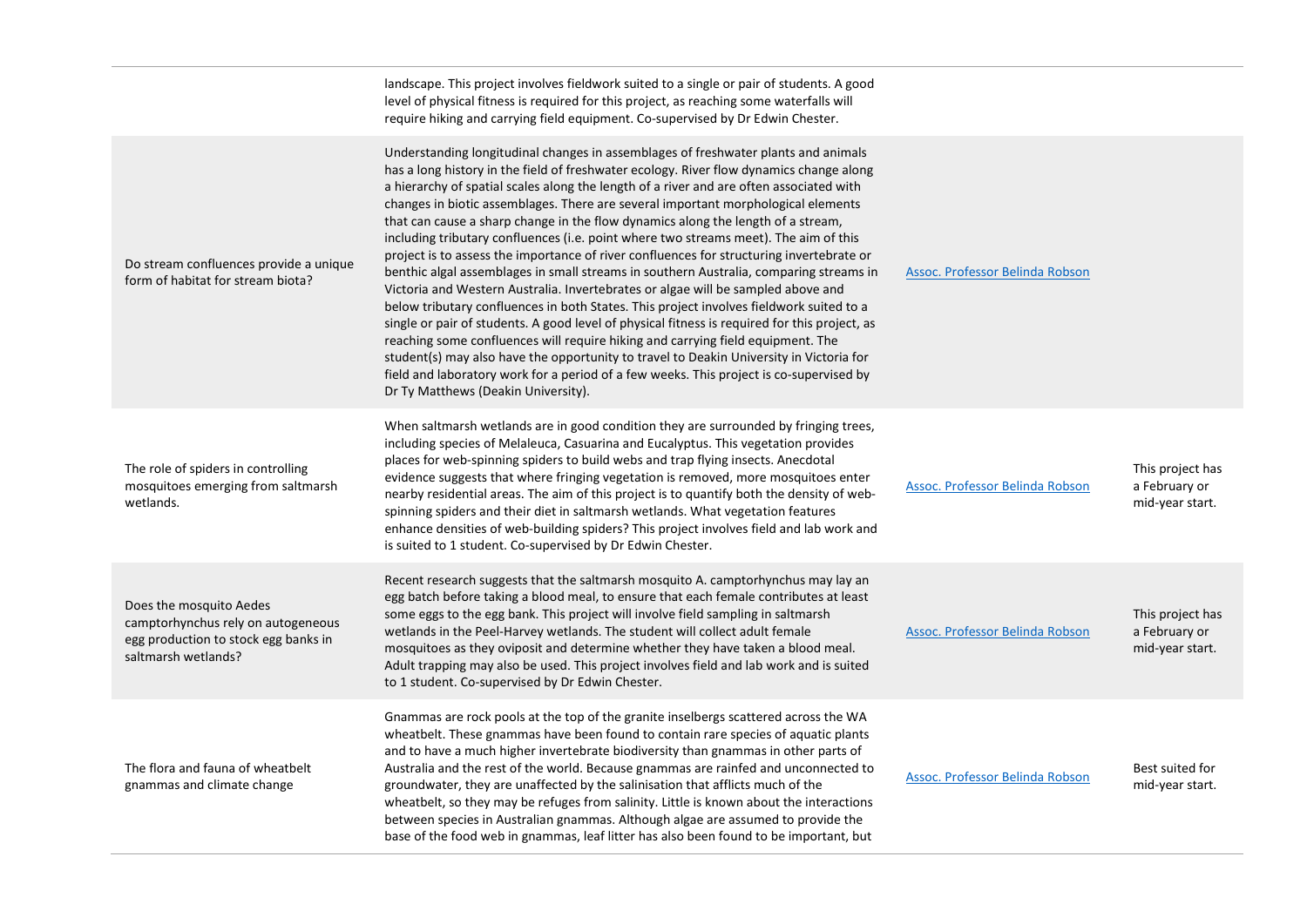|                                                                                                                | quantities of litter vary dramatically between gnammas in different subregions. Food<br>web structure in gnammas is also poorly understood. These projects will investigate<br>the role of algae and leaf litter in gnamma food webs through sampling gnammas with<br>naturally occurring differences in leaf litter abundance and describing invertebrate<br>food webs and through experimental manipulation of leaf litter abundance. This<br>project only suited is a pair of students, to ensure that you have fieldwork companions,<br>not suited to drought conditions and is co-supervised by Dr Edwin Chester.                                                                                                                        |                      |                 |
|----------------------------------------------------------------------------------------------------------------|-----------------------------------------------------------------------------------------------------------------------------------------------------------------------------------------------------------------------------------------------------------------------------------------------------------------------------------------------------------------------------------------------------------------------------------------------------------------------------------------------------------------------------------------------------------------------------------------------------------------------------------------------------------------------------------------------------------------------------------------------|----------------------|-----------------|
| Understanding the path of seagrass<br>seedling success for Amphibolis<br>antarctica and Amphibolis griffithii. | The viviparous Amphibolis plants develop seedlings on the adult plant. The grappling<br>hook at the base of each seedling enables the seedlings to attach to seagrass,<br>seaweeds, or even hessian, while many of the young plants wash up on beaches<br>around Perth.<br>In this project you will be tracking Amphibolis seedlings in the field from the point of<br>release in the meadow to settlement, as well as study seedling movement<br>characteristics in wave and flume tanks. Knowledge around the pathway, and forces<br>needed to keep the seedlings suspended until they find a suitable receptor site will<br>inform seagrass restoration strategies using seedlings in combination with other<br>seagrass planting methods. | Dr. Jennifer Verduin | Semester 1 2022 |
| Artificial seagrass beds to maximise<br>seagrass recruitment                                                   | Seagrasses are so-called soft engineers and provide ecosystem services such as wave<br>and current reduction, water clarity improvement, sediment stabilisation and, in<br>effect, providing coastal protection. This project will study the use of artificial seagrass<br>to slow down waterflow and thus preparing the site in the lee of the artificial meadow<br>to form a more quiescent and suitable recruitment area for seagrass seeds and<br>seedlings settlement and to stimulate further seagrass growth. In addition to the<br>artificial seagrass, which will be constructed of biodegradable materials, you will be<br>using innovative nano technology to further promote suitable growth conditions.                          | Dr. Jennifer Verduin | Semester 1 2022 |
| Climate change projections from the<br>latest CMIP6 models                                                     | The Coupled Model Intercomparison Project (CMIP) phase 6 is the latest round of<br>global model projections of future climate change as used by the Intergovernmental<br>Panel on Climate Change (IPCC). A vast family of model simulations exist, from which a<br>number of research questions can be tailored according to the student's interests.                                                                                                                                                                                                                                                                                                                                                                                         | Dr Jatin Kala        | Flexible timing |
| High resolution modelling of extreme<br>weather events affecting southwest<br>Western Australia.               | A number of projects can be tailored to better understand different types of extreme<br>weather events to better understand their underlying atmospheric dynamics using<br>high resolution atmospheric model simulations.                                                                                                                                                                                                                                                                                                                                                                                                                                                                                                                     | Dr Jatin Kala        | Flexible timing |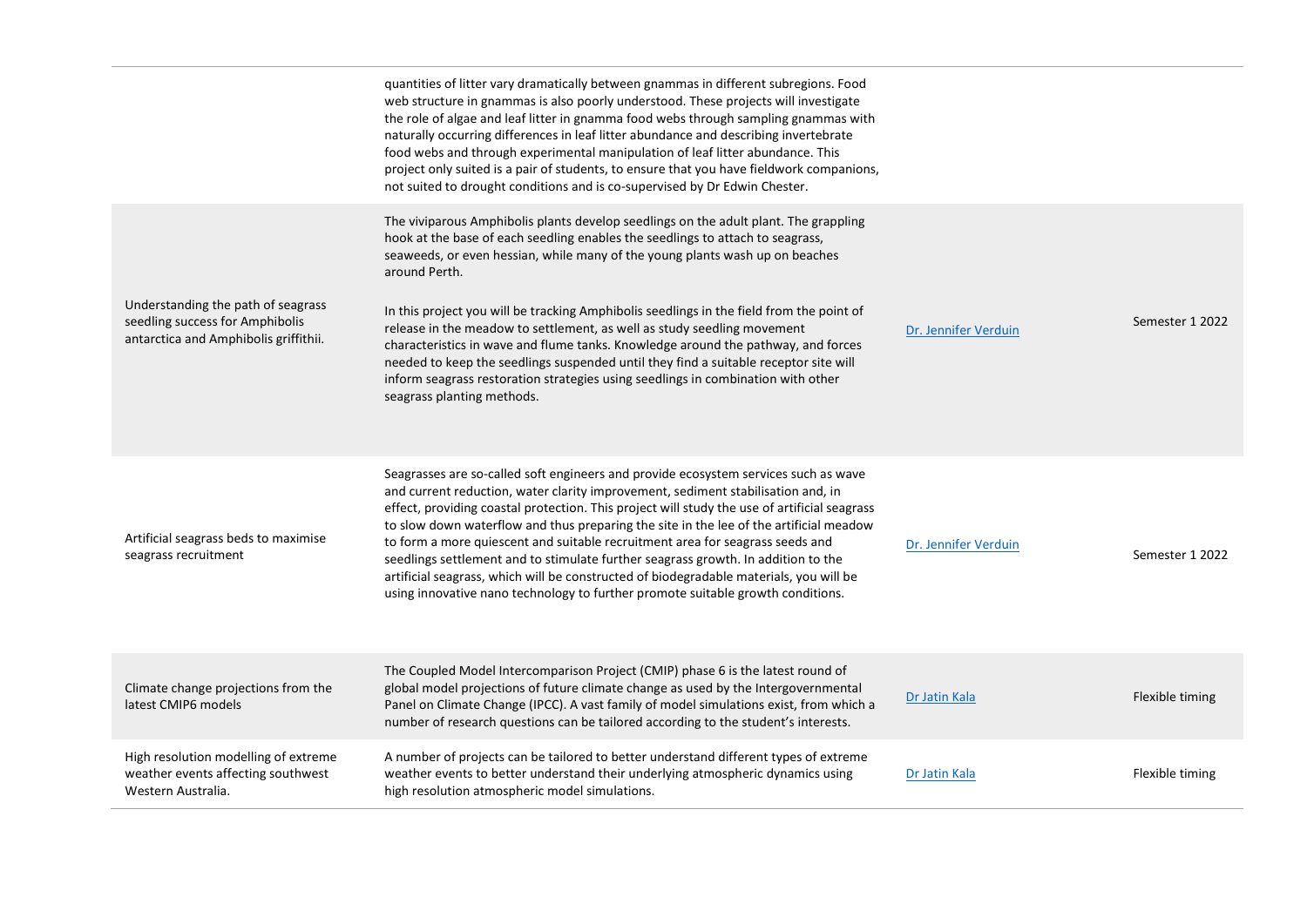| Observations and simulations of near<br>surface and subsidence inversions in<br>southwest Western Australia. | Near surface temperature inversions occur typically in the morning after cold cloud-<br>less nights, and this can lead to poor air quality, especially if there were bushfires the<br>day before. Subsidence inversions occur further aloft and can also be conducive to<br>poor air quality. This project will examine the frequency and intensity of these<br>temperature inversion using both observations and models to better understand how<br>these might change in the future.                                                                                                                                                                                                                                                                                                                                                                                                                                                                                                                                                                                                        | Dr Jatin Kala               | Flexible timing                            |
|--------------------------------------------------------------------------------------------------------------|-----------------------------------------------------------------------------------------------------------------------------------------------------------------------------------------------------------------------------------------------------------------------------------------------------------------------------------------------------------------------------------------------------------------------------------------------------------------------------------------------------------------------------------------------------------------------------------------------------------------------------------------------------------------------------------------------------------------------------------------------------------------------------------------------------------------------------------------------------------------------------------------------------------------------------------------------------------------------------------------------------------------------------------------------------------------------------------------------|-----------------------------|--------------------------------------------|
| High value products from saline<br>microalgae.                                                               | Freshwater is a finite resource and should not be used solely for human consumption<br>or for agriculture. On the other hand, we need to generate products from marine<br>environment. In this project, the potential of using saline algae as a source of high<br>value product will be assessed. Depending on the interest of the Honours candidate,<br>the project can be designed for:<br>bio-prospecting,<br>1.<br>2.<br>mass cultivation and scaling up,<br>harvesting and down-stream processing,<br>3.<br>process design,<br>4.<br>techno-economics or<br>5.<br>6.<br>Life cycle analyses.                                                                                                                                                                                                                                                                                                                                                                                                                                                                                            | Prof Navid Moheimani        | For start from<br>Sem. 2, 2021<br>onwards. |
| Milking microalgae for generating<br>hydrocarbon.                                                            | There is worldwide interest in developing algal biofuel. One main reason for the lack of<br>success so far in producing a sustainable transport fuel from microalgae is the high<br>cost of biomass processing, especially dewatering and oil extraction. There is also a<br>significant cost involved in the energy content of the nutrient fertilisers required for<br>biomass production. Non-destructive oil extraction or "milking" from algae biomass<br>has the potential to bypass all these hurdles. Using a "milking" strategy means that<br>there would be no need for<br>(a) biomass dewatering,<br>(b) breaking cells for oil extraction and<br>addition of nutrients to the culture,<br>(c)<br>resulting in a significant reduction in energy and fertiliser cost involved in production<br>of biofuel from algae. We make use of the natural tendency of Botryococcus to<br>produce external hydrocarbon in the extracellular matrix. The project can be designed<br>for:<br>bioprospecting,<br>a)<br>cultivation or<br>b)<br>c) optimisation of hydrocarbon extraction.<br>C) | <b>Prof Navid Moheimani</b> | For start from<br>Sem. 2, 2021<br>onwards. |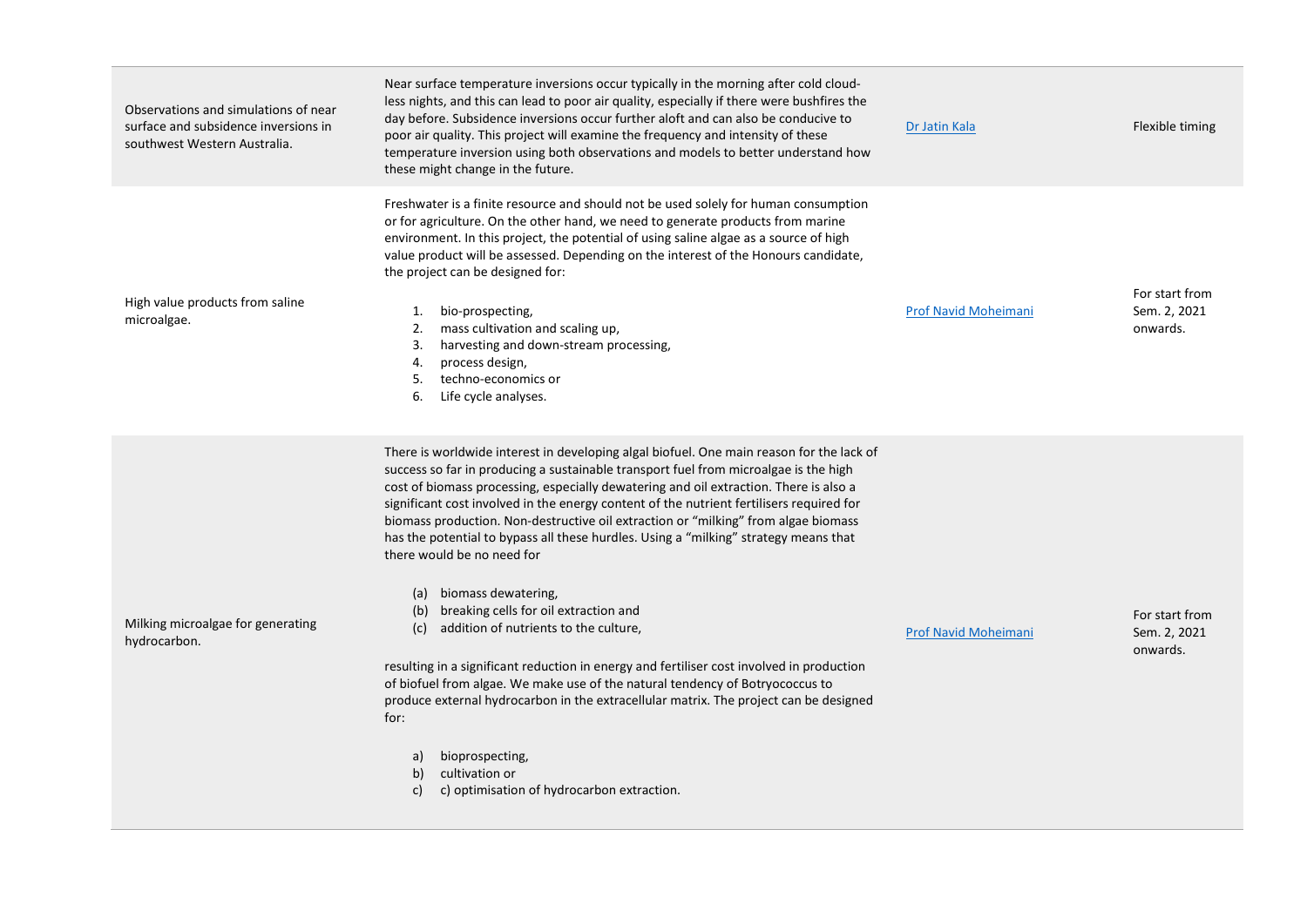| Light management technologies for<br>increasing algal photobioreactor<br>efficiency. | The ever-increasing demand for food, valuable bio-based compounds and energy has<br>triggered the development of novel and sustainable resources. Microalgae are a<br>promising source of sustainable high-value products. The need for light (suitable<br>intensity and wavelength) and temperature control in microalgal cultures remains the<br>most significant challenge limiting their photosynthetic efficiency and productivity.<br>Appropriate light management has the potential to concurrently maximize<br>photosynthetic productivity and control the temperature of microalgal<br>photobioreactors resulting in a reduction in overall production costs. In this Honours<br>project the candidate will examine suitability of a solar control infrared blocking film<br>(IRF) applied to an algal flat plate photobioreactor to block excessive non-<br>photosynthetic photons and regulate the temperature profile of a selected microalga. | Prof Navid Moheimani        | For start from<br>Sem. 2, 2021<br>onwards. |
|--------------------------------------------------------------------------------------|------------------------------------------------------------------------------------------------------------------------------------------------------------------------------------------------------------------------------------------------------------------------------------------------------------------------------------------------------------------------------------------------------------------------------------------------------------------------------------------------------------------------------------------------------------------------------------------------------------------------------------------------------------------------------------------------------------------------------------------------------------------------------------------------------------------------------------------------------------------------------------------------------------------------------------------------------------|-----------------------------|--------------------------------------------|
| Algal wastewater treatment.                                                          | Due to potential benefits of microalgae production incorporated into waste streams,<br>studies into the use of microalgae culture as a treatment for wastewater have been<br>ongoing for several decades. So far however, results have failed to bring about<br>widespread applications for the industry primarily due to concerns regarding the<br>economic and environmental sustainability associated with pre-treatment or dilution<br>of the waste before growth of microalgae. In this study, the growth of most dominant<br>algal isolates on domestic anaerobic digestate will be assessed. The use of biomass as a<br>source of feed (animal or aquaculture) or bio-fertiliser will also be assessed.                                                                                                                                                                                                                                             | <b>Prof Navid Moheimani</b> | For start from<br>Sem. 2, 2021<br>onwards. |
| Spatial ecology and remote sensing.                                                  | A variety of project possibilities exist in the fields of spatial ecology or environmental<br>remote sensing, covering topics such as habitat mapping and modelling, spatial<br>planning for ecological connectivity, spatial conservation planning, detection of<br>ecological disturbances and recovery processes, and more.                                                                                                                                                                                                                                                                                                                                                                                                                                                                                                                                                                                                                             | Dr. Margaret Andrew         | Flexible timing.                           |
| Environmental policy implementation.                                                 | In recent years, MSc students have examined the effectiveness of Australia's<br>implementation of a range of international conventions such as MARPOL, Ramsar<br>Convention and CITES. Projects are available to extend this work to include other<br>international and regional environmental agreements. In addition, the application and<br>implementation of ecologically sustainable development principles within Australian<br>and Western Australian environmental law and decision-making can be studied using a<br>similar framework. Projects of this nature could review the precautionary principle, the<br>use of environmental offsets, etc.                                                                                                                                                                                                                                                                                                | Dr. Oliver Fritsch          | Flexible timing.                           |
| Public participation and collaboration in<br>managing Swan River.                    | The participation of citizens, industry, environmental movements and other non-state<br>actors is commonly associated with better environmental policy outputs and a swifter<br>implementation of policies and management plans. Projects are available to analyse<br>the validity of such claims in the context of Swan River. To this end, students will carry<br>out research interviews with policy makers and stakeholders, analyse policy<br>documents and look at a number of other sources. Travel expenses can be covered.                                                                                                                                                                                                                                                                                                                                                                                                                        | Dr. Oliver Fritsch          | Flexible timing.                           |
| Environmental Defender's Office of<br>Western Australia.                             | The EDOWA is an important organisation to offer legal support to citizens and<br>environmental movements in Western Australia. With a small number of staff only and<br>limited resources, EDOWA relies on a network of dedicated environmental lawyers                                                                                                                                                                                                                                                                                                                                                                                                                                                                                                                                                                                                                                                                                                    | Dr. Oliver Fritsch          | Flexible timing.                           |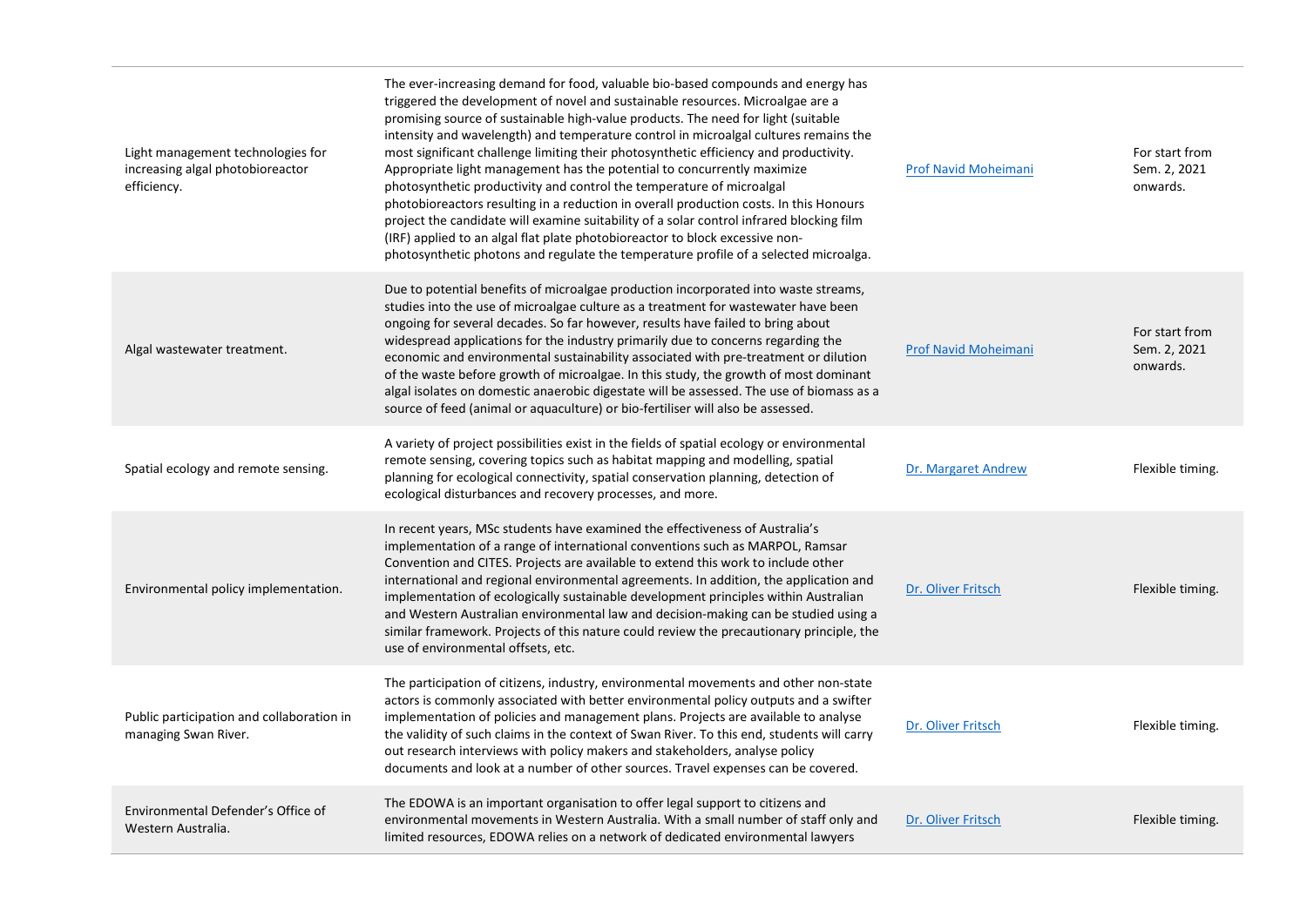|                                                                                        | who provide voluntarily and for free legal analyses to win environmental cases. This<br>project takes a novel perspective to look at lawyers as environmental activists. The<br>student will interview EDOWA staff to understand better the conditions under which<br>EDOWA operates and then utilises both research interviews and surveys to explore the<br>wider network of professional lawyers supporting EDOWA. Travel expenses can be<br>covered.                                                                                                                                                  |                                                      |                                                              |
|----------------------------------------------------------------------------------------|-----------------------------------------------------------------------------------------------------------------------------------------------------------------------------------------------------------------------------------------------------------------------------------------------------------------------------------------------------------------------------------------------------------------------------------------------------------------------------------------------------------------------------------------------------------------------------------------------------------|------------------------------------------------------|--------------------------------------------------------------|
| Sustainability in regulatory impact<br>assessment.                                     | This project will analyse the role of environmental protection and sustainability in<br>Commonwealth and state regulatory impact assessments/statements. Attention:<br>RIA/RIS, not environmental impact assessment (EIA). Large-N and computer-assisted<br>analysis of RIA/RIS documents.                                                                                                                                                                                                                                                                                                                | Dr. Oliver Fritsch                                   | Flexible timing.                                             |
| Relationship between EPA and WA<br>government departments.                             | This project will explore the day-to-day working relationship between the<br>Environmental Protection Authority and government departments in WA. This includes<br>areas such as environmental impact assessment and environmental regulation.<br>Methods: research interviews with EPA/gov staff, document analysis etc. Travel<br>expenses can be covered.                                                                                                                                                                                                                                              | Dr. Oliver Fritsch                                   | Flexible timing.                                             |
| Artificial reefs are fish hotels, but is<br>breakfast included?                        | Artificial reefs are increasingly being used to enhance recreational fishing catches and<br>experience in WA and globally. However, there is still debate as to whether these<br>structures attract or produce fish. This project aims to answer this for Fish Boxes reefs<br>off Mandurah, Bunbury and Dunsborough. It will determine the diets of abundant fish<br>species on the artificial reefs and natural reefs and investigate the food resources on<br>the artificial reef and surrounding sediment. This project will involve boat work several<br>kms offshore, scuba and spearfishing.        | <b>Dr James Tweedley</b>                             | Sem. 1, 2021<br>with option for<br>some sampling<br>in 2020. |
| Swimming against the current; fish<br>passage through the Kent Street Weir<br>Fishway. | Kent Street Weir, prevents estuarine water flowing into the Canning River and, in<br>doing so, protects the freshwater environment upstream. As the weir impedes the<br>movement of freshwater and estuarine fish between the waterbodies a fish way was<br>installed. The aim of this project is to determine which species move through the<br>fishway using PIT tags and trapping and then the environmental conditions that<br>facilitate movement. This research, which involves Dept. Of Biodiversity, Conservation<br>& Attractions, will inform the management in fishway and weir in the future. | Dr James Tweedley Dr Steve Beatty                    | Sem. 1, 2021<br>with option for<br>some sampling<br>in 2020. |
| Seagrass as a home for infaunal species.                                               | Seagrasses and other complex habitats are known to support a unique fish assemblage<br>and act as a nursery area. Far fewer studies have, however, investigated the role of<br>seagrasses in supporting invertebrate communities, particularly in estuaries. This study<br>involves sampling vegetated nearby and unvegetated areas of estuaries and comparing<br>the fauna over a number of seasons.                                                                                                                                                                                                     | <b>Dr James Tweedley</b>                             | Flexible.                                                    |
| Is there a lack of nutritional options for<br>crabs in Cockburn Sound?                 | Work by the Department of Fisheries (DPIRD) and a former Honours student at<br>Murdoch has shown that crabs in Cockburn Sound are undernourished. Crabs typically<br>predate on abundant sources of food lying on or in the sediment. This project will<br>survey the benthic communities of Cockburn Sound and seek to determine what food<br>is potentially on the menu in different seasons and what is its nutritional value. It could                                                                                                                                                                | <b>Dr James Tweedley</b><br>Professor Neil Loneragan | Flexible.                                                    |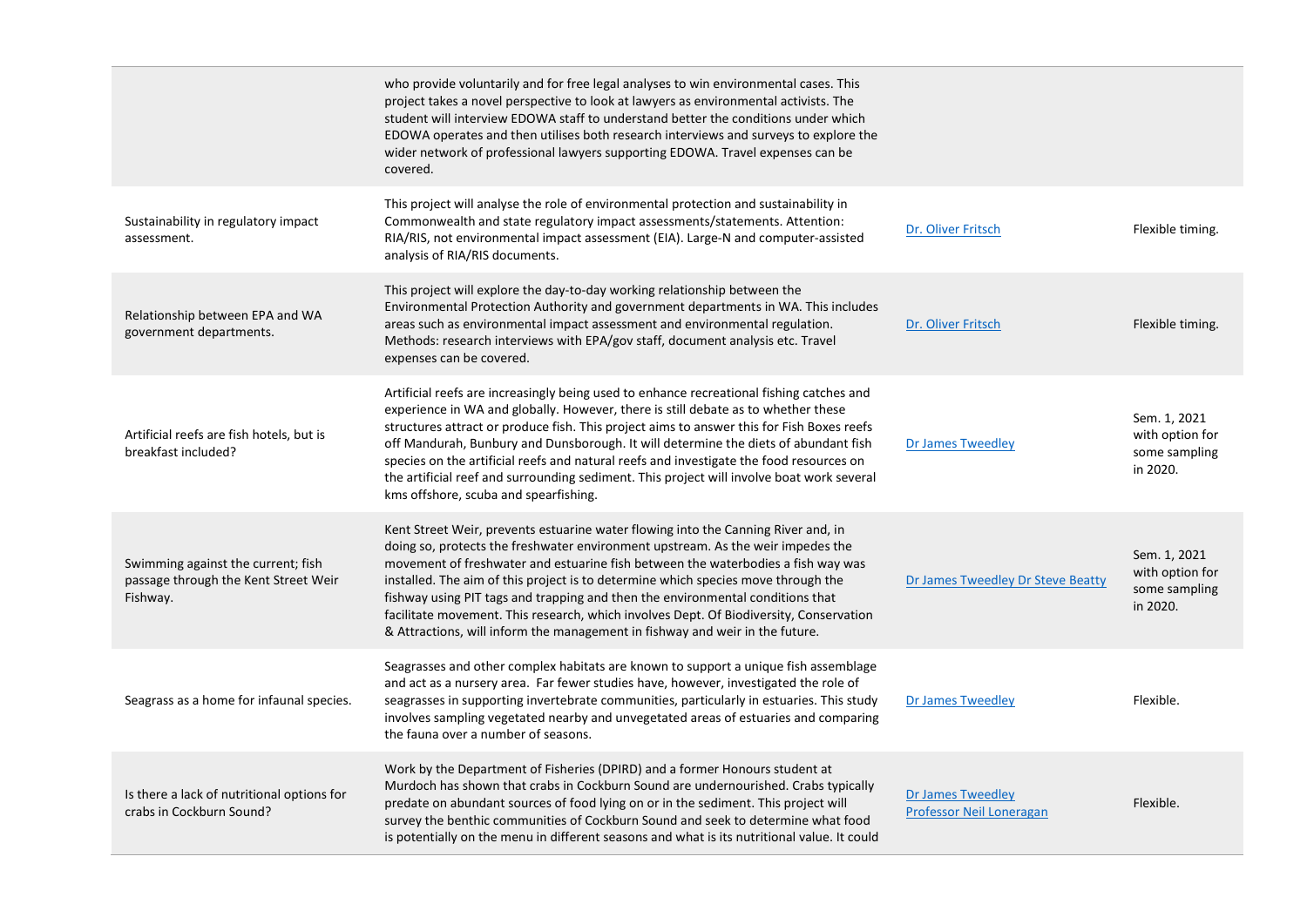|                                                                                                                                                                | inform how changes with the management of the harbour will influence the<br>abundance of benthic communities including crabs.                                                                                                                                                                                                                                                                                                                                                                                                                                                                                                                               |                                                                                         |                                                              |
|----------------------------------------------------------------------------------------------------------------------------------------------------------------|-------------------------------------------------------------------------------------------------------------------------------------------------------------------------------------------------------------------------------------------------------------------------------------------------------------------------------------------------------------------------------------------------------------------------------------------------------------------------------------------------------------------------------------------------------------------------------------------------------------------------------------------------------------|-----------------------------------------------------------------------------------------|--------------------------------------------------------------|
| Urbanisation in estuaries: the good, the<br>bad and the hungry.                                                                                                | As human populations increase the shorelines of estuaries often become modified.<br>Some of these involve the loss of habitat (e.g. converting natural beaches to a sea<br>wall), while others potentially add habitat (e.g. jetties and bridges). This project will<br>quantify how the fish compositions of contrasting natural and anthropogenic habitats<br>differ and estimating the how this affects the carrion consumption. This will involve<br>deploying BRUVs and making zombie fish (see Zombait).                                                                                                                                              | <b>Dr James Tweedley</b><br>Dr Alan Cottingham                                          | Flexible.                                                    |
| Influence of bar closure and salinity<br>regime on faunal and flora communities<br>on micro-estuaries around Albany.                                           | Estuaries in southern Australia can be disconnected from the ocean by a sandbar and<br>this can have dramatic impact on their communities. This project is part of an existing<br>project looking at how fish communities differ in eight small estuaries around Albany.<br>Given the success of this project and some super interesting results we want to expand<br>the sampling to include invertebrates and macrophytes. Will involve camping if you<br>like.                                                                                                                                                                                           | <b>Dr James Tweedley</b><br><b>Professor Neil Loneragan</b><br>A. Prof. Mike Van Keulen | Sem. 1, 2021<br>with option for<br>some sampling<br>in 2020. |
| It's not the size of the animal, but the<br>motion of the ocean; the contrasting<br>size-related life-histories of fauna in<br>macro and microtidal estuaries. | Project will be the first in the world to investigate the size structure of invertebrates in<br>microtidal estuaries. Traditionally there is a highly conservative bimodal pattern of<br>species body size, with large numbers of small species (meiobenthos) and of large<br>species (macrobenthos), with few species of intermediate size. It is hypothesised that<br>this dichotomy in life history adaptations breaks down in microtidal estuaries, which<br>may result in a unimodal species body size distribution as found in freshwater habitats.<br>Involves fieldtrips to a range of estuaries in south-western Australia and South<br>Australia. | <b>Dr James Tweedley</b>                                                                | Flexible.                                                    |
| Biology/ecology of fish and invertebrate<br>species in coastal and estuarine systems.                                                                          | A number of potential projects are available to build on the long-term history of<br>Murdoch's excellence in ecological research on fish and invertebrates. These studies<br>help identify critical habitats for species, understand productivity of our systems and<br>the resilience of these species to anthropogenic effects, particularly fishing.                                                                                                                                                                                                                                                                                                     | Professor Neil Loneragan<br><b>Dr Peter Coulson</b>                                     | Flexible in 2021.                                            |
| Do sandy sprat (white bait) have<br>separate populations on the west coast<br>of Australia.                                                                    | Sandy sprat occur along the lower west coast of WA and contribute to commercial<br>fisheries in WA. They are a small species, reaching ~ 100 mm in length and are being<br>managed as a single population or fish stock. Is this the case and may a fishery be<br>possible in Cockburn Sound?                                                                                                                                                                                                                                                                                                                                                               | Professor Neil Loneragan<br>Dr Jennifer Chaplin                                         | Flexible in 2021.                                            |
| What is the significance of seagrass to<br>blue swimmer crabs?                                                                                                 | Blue swimmer crabs have an association with seagrass in Cockburn Sound. Is this<br>association significant and does it extend into our estuaries of the Swan and Peel-<br>Harvey? The project involves investigating the abundance of crabs in different habitats<br>and the characteristics of the habitats and associated benthos.                                                                                                                                                                                                                                                                                                                        | Professor Neil Loneragan<br><b>Dr James Tweedley</b>                                    | Flexible in 2021.                                            |
| Understanding ecosystem function in<br>coastal and estuarine environments.                                                                                     | Our coastal and estuarine ecosystems are dynamic systems subject to increasing<br>anthropogenic pressures, particularly near urban population centres. Developing                                                                                                                                                                                                                                                                                                                                                                                                                                                                                           | <b>Professor Neil Loneragan</b><br>Dr Hector Lozano -Montes (CSIRO)                     | Flexible in 2021.                                            |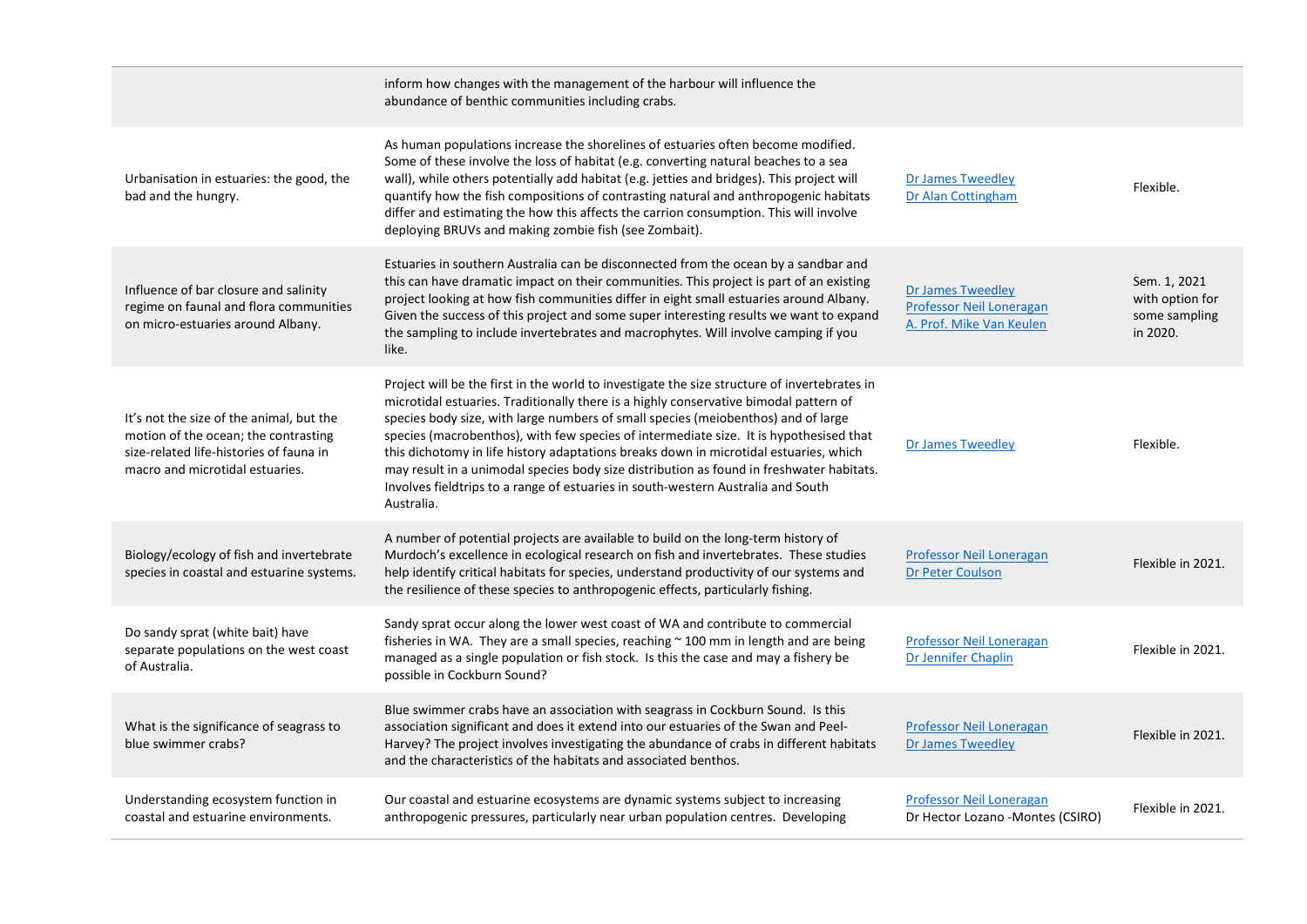|                                                                                                                        | ecosystem models of these systems help understand their function and how they may<br>respond to different pressures.                                                                                                                                                                                                                                                                                                                                                                                                                                                                                                                                                                              |                                                |                                                              |
|------------------------------------------------------------------------------------------------------------------------|---------------------------------------------------------------------------------------------------------------------------------------------------------------------------------------------------------------------------------------------------------------------------------------------------------------------------------------------------------------------------------------------------------------------------------------------------------------------------------------------------------------------------------------------------------------------------------------------------------------------------------------------------------------------------------------------------|------------------------------------------------|--------------------------------------------------------------|
| Using shell gaping behaviour of Ningaloo<br>Reef Giant Clams to detect<br>environmental perturbations in real<br>time. | Like all coral reefs, Ningaloo is vulnerable to a range of natural and anthropogenic<br>impacts, some of which can cause mass mortality of marine life. Giant clams are the<br>mollusc equivalents of 'charismatic megafauna' and are an excellent flagship taxa to<br>study the effects of environmental perturbations on these communities. This project<br>employs new technology to monitor the behaviour of giant clams at Coral Bay to<br>elucidate the environmental factors that lead to stress in these fragile ecosystems.                                                                                                                                                              | Dr Alan Cottingham<br><b>Dr James Tweedley</b> | Flexible in 2021.                                            |
| Elucidating the behaviour of bivalves for<br>use as environmental sentinels.                                           | Monitoring the degradation of aquatic environments requires cost-effective<br>approaches. Bivalve molluscs are particularly useful environmental sentinels as they<br>are often sessile or can be contained within a narrow area and respond to stress in a<br>consistent way, i.e. by closing their valves. This study employs innovative technology to<br>monitor the valve activity of several commercially important bivalve species exposed<br>to different environmental and anthropogenic factors, e.g. dissolved oxygen,<br>temperature, salinity and microplastics. This project will provide adequate background<br>for future employment in WA's rapidly growing aquaculture industry. | Dr Alan Cottingham<br><b>Dr James Tweedley</b> | Flexible in 2021.                                            |
| Movement and valve behaviour of WA's<br>endemic freshwater mussel.                                                     | Westralunio carteri (Carter's freshwater mussel) is endemic to south-western Australia<br>and was recently added to Australia's list of threatened species. Like other bivalves, W.<br>carteri can close its shell during periods of poor water quality, but differs from marine<br>bivalves in that it is mobile and can also ameliorate stress through moving from those<br>conditions. This study explores the movement patterns and valve behaviour of W.<br>carteri in its natural habitat to establish its physiological thresholds and provide<br>valuable information for the conservation of this vulnerable species                                                                     | Dr Alan Cottingham<br><b>Dr Steve Beatty</b>   | Flexible in 2021.                                            |
| Determining the filtration capacity of a<br>'restored' shellfish reef in WA's most<br>important estuary.               | With 85% of shellfish reefs lost, these habitats are among the most threatened marine<br>habitats. Because these reefs provide a range of ecosystem services restoration<br>projects are increasing rapidly throughout the world including in the Swan-Canning<br>Estuary. Although a single mussel can filter nine litres of water per hour, the filtration<br>capacity of a reef largely depends on a large range of abiotic and biotic factors. This<br>study aims to elucidate the factors that influence filtration and estimate the filtration<br>capacity of the reef under a range of different scenarios.                                                                                | Dr Alan Cottingham<br><b>Dr James Tweedley</b> | Sem. 1, 2021<br>with option for<br>some sampling<br>in 2020. |
| Ecology for conservation.                                                                                              | A variety of research project possibilities exist in the field of plant community ecology<br>and its application to ecological restoration. With my help, students are encouraged to<br>develop projects to address real-world problems. Students can work collaboratively<br>with industry partners including Rangelands Natural Resource Management, Alcoa of<br>Australia or Kings Park Science. Students will be invited to participate in the activities<br>of the Terrestrial Ecology Research Group. Please contact Associate Professor Rachel<br>Standish to register your interest.                                                                                                      | A. Prof Rachel Standish                        | Flexible start<br>date.                                      |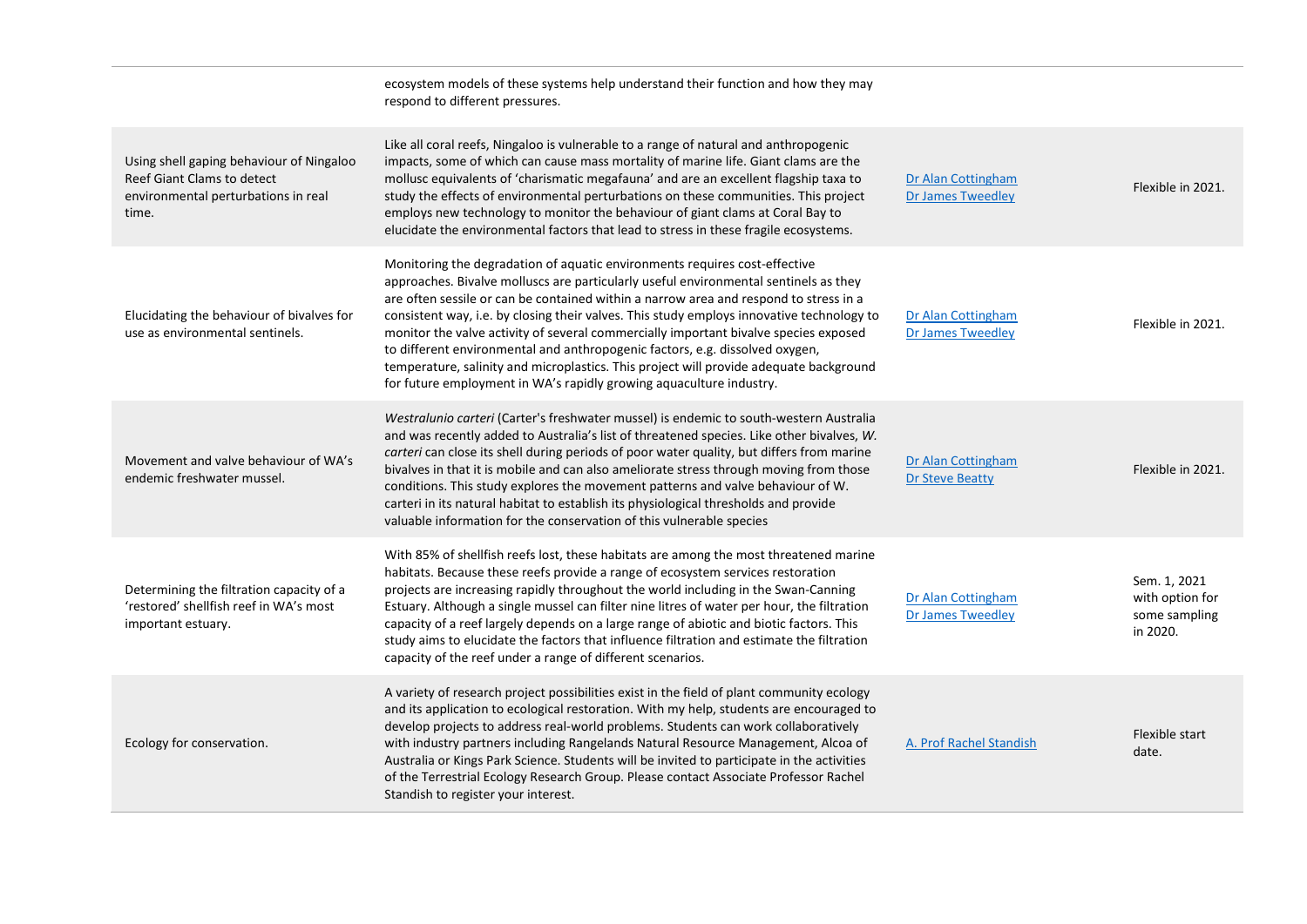| Urban ecology.                                                             | NatureLink Perth seeks to integrate nature into the city by linking remnant bushlands<br>and wetlands, improving the biodiversity of greenspaces and supporting urban forests.<br>A number of urban greening projects may be available.                                                                                                                                                                                                                                                                                                                                                                                                                                                                                                                                                                                                                                                                                                                                                                                                                                                                                                                                                                                                                         | Dr Jane Chambers                                       | Flexible start<br>date.                                                            |
|----------------------------------------------------------------------------|-----------------------------------------------------------------------------------------------------------------------------------------------------------------------------------------------------------------------------------------------------------------------------------------------------------------------------------------------------------------------------------------------------------------------------------------------------------------------------------------------------------------------------------------------------------------------------------------------------------------------------------------------------------------------------------------------------------------------------------------------------------------------------------------------------------------------------------------------------------------------------------------------------------------------------------------------------------------------------------------------------------------------------------------------------------------------------------------------------------------------------------------------------------------------------------------------------------------------------------------------------------------|--------------------------------------------------------|------------------------------------------------------------------------------------|
| Assisted turtle conservation.                                              | This project seeks to investigate whether collecting eggs of the south western snake<br>necked turtle and incubating them may provide a solution to the declining numbers of<br>juveniles in urban wetlands due to fox and raven predation. More details on<br>application.                                                                                                                                                                                                                                                                                                                                                                                                                                                                                                                                                                                                                                                                                                                                                                                                                                                                                                                                                                                     | Dr Jane Chambers<br>Dr Steve Beatty<br>Anthony Santoro | Mid year start<br>part time<br>recommended.                                        |
| Monitoring phytoplankton biovolume<br>response to environmental conditions | This Honours project aims to study the overall effect of environmental variables on<br>phytoplankton biovolume in the Swan River Estuary (60 most common species which<br>account for >80% of species detections over the past 10 years). A key component of<br>this study will be assigning each species to a geometric shape and measuring the<br>relevant dimensions of a sufficient number of representative cells to allow biovolume<br>estimation. The student will also need to consider:<br>Seasonal or other changes in species cell size<br>Impact of preservation (Lugols) on species cell size<br>Whether the species can be defined by one size class or needs multiple size<br>$\sim$<br>class options (e.g. HELCOM biovolume table)<br>How the gathered biovolume results compare to those used by HELCOM and<br>the Continuous Plankton Counter programs.<br>The project will require significant amounts of time on a microscope, and it would be<br>preferrable to have a student who has some good microscope experience.                                                                                                                                                                                                                    | A. Prof. Mike van Keulen<br>Prof. Navid Moheimani      | Summer paid<br>internship prior<br>to S1 Honours<br>start; must<br>commit to both. |
| Seagrass restoration.                                                      | A series of projects will examine opportunities to improve the succession ecology, and<br>survival and stability of seagrass transplants. The overall aim of these projects is to<br>develop new techniques for effective large-scale seagrass restoration for both<br>temperate and tropical locations. There are various project options under this project<br>umbrella:<br>Surveys to identify meadows of pioneering species in the Perth region, to act<br>as suitable recipient sites for the study. A variety of habitats will be selected<br>to cover a range of physical conditions.<br>Studies of seed banks of colonising species will be studied to examine<br>potential for recolonization after disturbance or loss.<br>Seedlings and sprigs of climax seagrass species will be transplanted into<br>existing meadows of pioneering species; minor/colonising species have been<br>anecdotally observed to aid survival of seagrass transplants and these<br>species will be targeted for this study.<br>Results will be measured by regular monitoring of experimental plots for<br>survival, growth and physiological stress, and return of ecosystem function.<br>Experimental treatments will cover a range of suitable planting densities and | A. Prof. Mike Van Keulen                               | Flexible start<br>date.                                                            |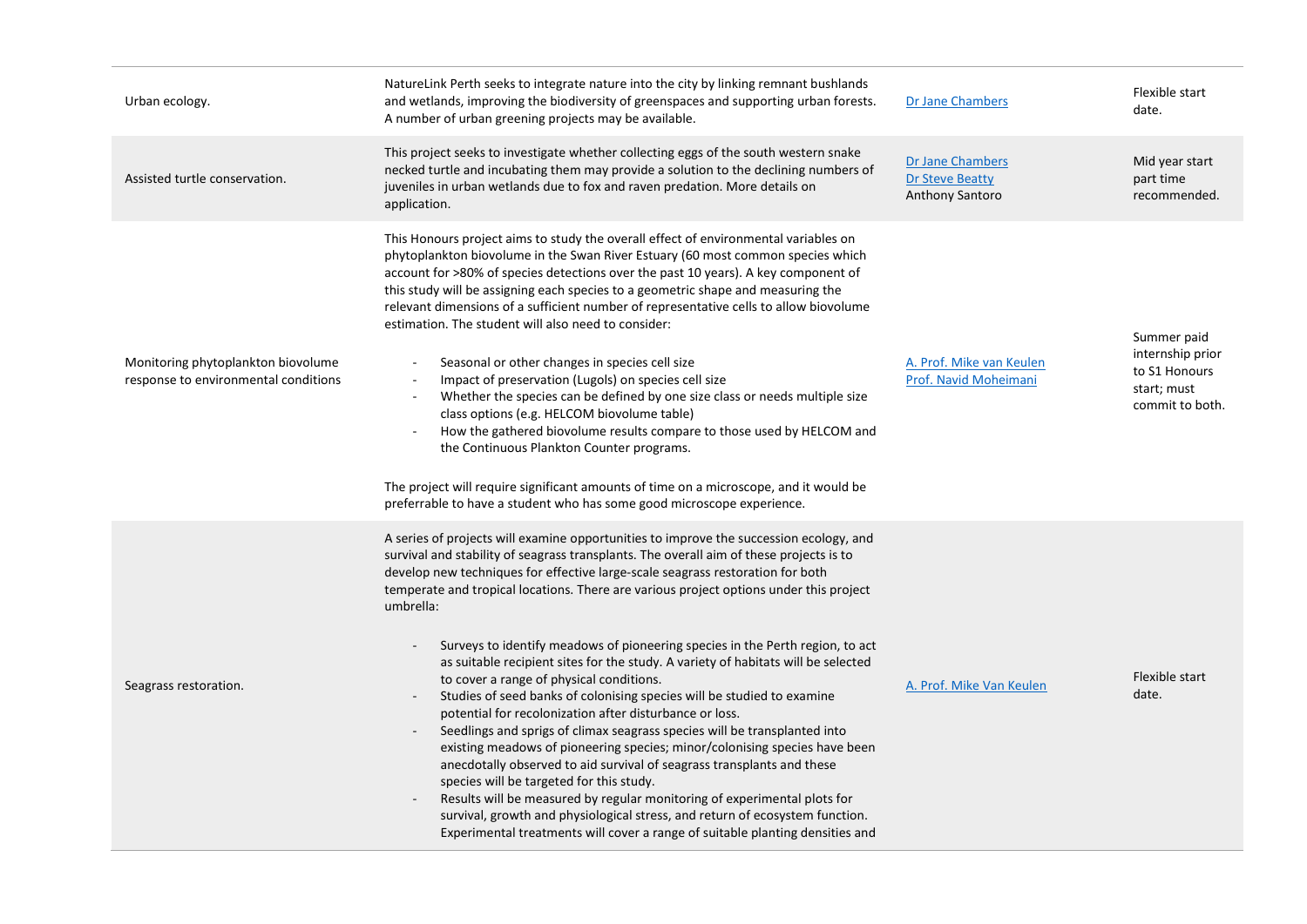|                                                                                             | will be compared to control plots. The impact of introducing transplants into<br>existing pioneer species meadows will be measured by regular monitoring.                                                                                                                                                                                                                                                                                                                                                                                                                                                                                                                                                                                                                                                                                                                                                                                                                                                                                                                                                                                                                                                                                  |                          |                                                         |
|---------------------------------------------------------------------------------------------|--------------------------------------------------------------------------------------------------------------------------------------------------------------------------------------------------------------------------------------------------------------------------------------------------------------------------------------------------------------------------------------------------------------------------------------------------------------------------------------------------------------------------------------------------------------------------------------------------------------------------------------------------------------------------------------------------------------------------------------------------------------------------------------------------------------------------------------------------------------------------------------------------------------------------------------------------------------------------------------------------------------------------------------------------------------------------------------------------------------------------------------------------------------------------------------------------------------------------------------------|--------------------------|---------------------------------------------------------|
| Changes in community composition of<br>seagrass epiphytes in response to<br>eutrophication. | This project will examine the effects of nutrient enrichment on community<br>composition of epiphytes growing on seagrasses in the Perth metropolitan region. The<br>objectives of this project are:<br>Artificial seagrass units will be deployed within seagrass meadows to<br>examine epiphyte community composition under natural conditions.<br>Additional artificial seagrass units will be set up in aquaria at the Algae R&D<br>Centre using seawater collected from coastal seagrass meadows. Some of<br>the lab treatments will receive nutrient enrichment, and some will be<br>controls.<br>Results will be measured by regular monitoring of epiphyte communities on<br>the artificial seagrass units. Cultured epiphyte communities will be compared<br>to those placed in the marine environment, and to actual seagrass epiphyte<br>populations. Experimental treatments will cover a range of nutrient<br>enrichment levels and will be sampled during 2-3 seasons.<br>A focus of the study will be the relative proportion of calcareous (climax)<br>epiphyte species vs. filamentous (nuisance/opportunistic) species.<br>A supplementary/parallel study could be response of epiphyte communities<br>to changes in pH. | A. Prof. Mike Van Keulen | Flexible start<br>date.                                 |
| Biology and cultivation of Asparagopsis<br>for use as a stock feed supplement               | There is considerable interest in the viability of a red alga, Asparagopsis sp., as a<br>supplement to reduce methane emissions in livestock. There are several Honours<br>opportunities to explore the biology and cultivation of Asparagopsis for eventual<br>commercial cultivation. Projects include examination of the biology and life history of<br>Asparagopsis, genetics of secondary metabolite production in Asparagopsis, analytical<br>chemistry of secondary metabolites in Asparagopsis, and onshore and ocean<br>cultivation techniques of Asparagopsis. Students would work alongside industry<br>partners and an industry-funded PhD student.                                                                                                                                                                                                                                                                                                                                                                                                                                                                                                                                                                            | A. Prof. Mike Van Keulen | Availability is<br>flexible<br>throughout<br>2021-2023  |
| Alexandrium harmful algal bloom and<br>associated challenges                                | Harmful algal blooms, or HABs, occur when colonies of algae grow out of control and<br>produce toxic or harmful effects on people, fish, shellfish, marine mammals and birds.<br>The human illnesses caused by HABs, though rare, can be debilitating or even fatal.<br>This project will be focused mostly on the algal species Alexandrium minutum, which<br>has been found in the Swan-Canning estuary. Alexandrium produce toxins that can be<br>concentrated by filter feeding shellfish. Consumption of shellfish containing high levels<br>of these toxins can result in PSP. In the worst-case scenario, this can cause muscular<br>paralysis and death due to respiratory failure. Various Honours projects on algal<br>cultivation, examination of the biology and life history of Alexandrium, as well as                                                                                                                                                                                                                                                                                                                                                                                                                       | Prof Navid Moheimani     | Availability is<br>flexible<br>throughout<br>2021-2023. |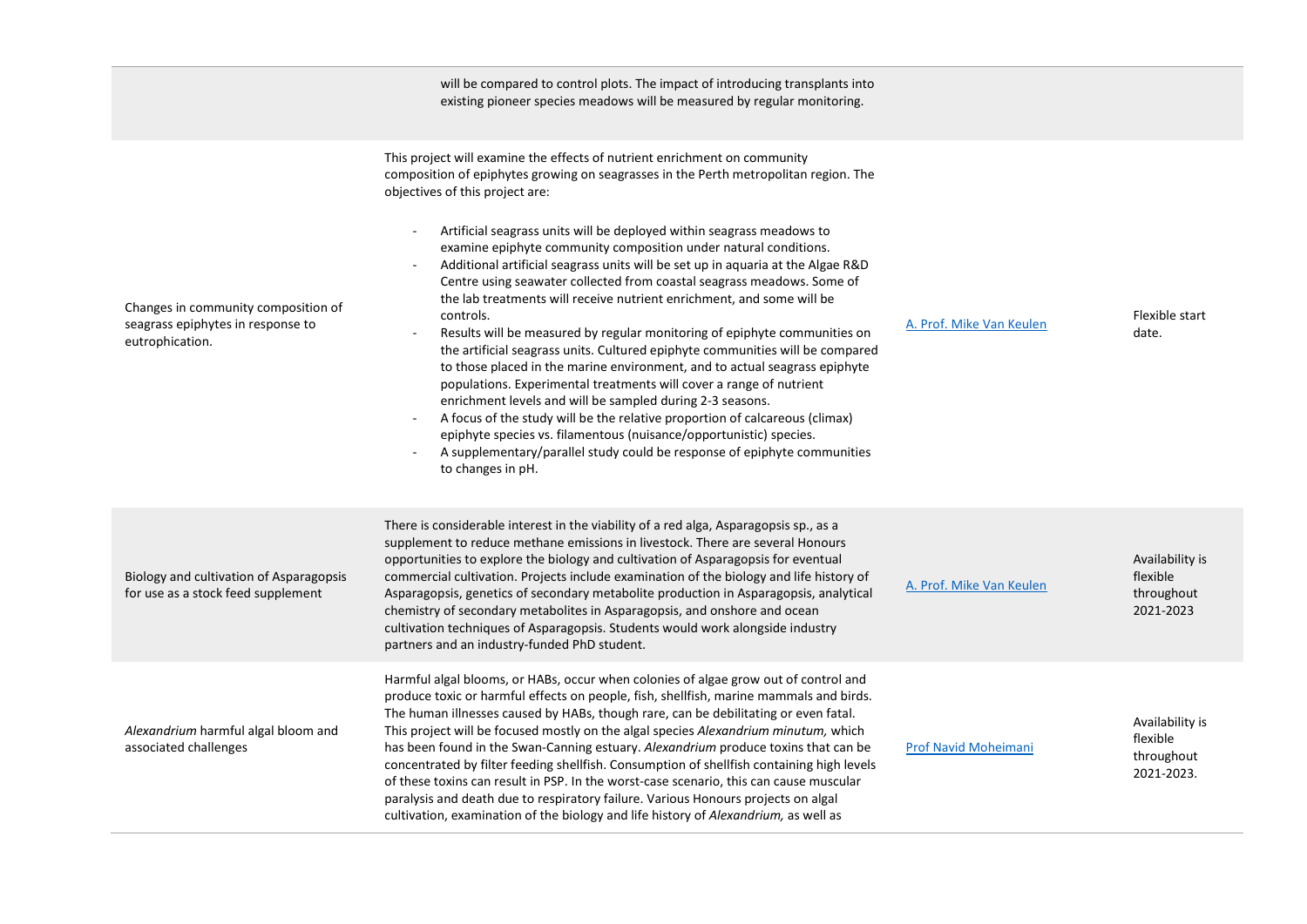|                                                                         | removal process can be defined. Students would work alongside industry partners and<br>an industry-funded PhD student.                                                                                                                                                                                                                                                                                                                                                                                                                                                                                                                                                                                                                                                                                                                                                                                                                                                                          |                                                                                                       |                                                      |
|-------------------------------------------------------------------------|-------------------------------------------------------------------------------------------------------------------------------------------------------------------------------------------------------------------------------------------------------------------------------------------------------------------------------------------------------------------------------------------------------------------------------------------------------------------------------------------------------------------------------------------------------------------------------------------------------------------------------------------------------------------------------------------------------------------------------------------------------------------------------------------------------------------------------------------------------------------------------------------------------------------------------------------------------------------------------------------------|-------------------------------------------------------------------------------------------------------|------------------------------------------------------|
| Determining parental contribution to<br>cultured fish stocks            | Yellowtail kingfish is an important cultured fish species in Australia. To supply the local<br>growout industry, fish are naturally spawned in a hatchery in Fremantle. Spawning<br>occurs in broodstock groups (several male and female fish), meaning that parental<br>contribution to the next generation is not precisely known. This limits the efficiency of<br>genetic improvement programs. This project will use an experimental approach to<br>investigate this problem, by creating artificial pools of parental DNA (mixed in different<br>ratios), and genetically comparing these pools with offspring DNA. The project is a<br>collaboration between Murdoch University, the Department of Primary Industries and<br>Regional Development and partners from the aquaculture industry. It would suit a<br>student with interests in molecular biology and population genetics, and a desire to<br>use these skills to help the rapidly growing aquaculture industry in Australia. | Alan Lymbery<br>(a.lymbery@murdoch.edu.au) or<br>Gavin Partridge<br>(Gavin.Partridge@dpird.wa.gov.au) | Available 2021<br>Semester 1 or<br>Semester 2 start. |
| Monitoring tools for wary dingoes                                       | Understanding how many dingoes are present in an area is an important piece of<br>information necessary to guide their management. Many studies use passive infrared<br>camera traps to monitor population numbers, assuming that estimates obtained<br>through these cameras are robust and representative of actual numbers. However it is<br>clear that dingoes avoid cameras - some stare into the lens, while others walk around<br>the sensor field and therefore avoid triggering the camera. This project will address a<br>simple question - can we alter camera trap position to increase the likelihood of<br>'trapping' camera-wary dingoes?                                                                                                                                                                                                                                                                                                                                        | <b>Trish Fleming</b>                                                                                  | Flexible start                                       |
| What do schoolie ravens eat, and where<br>do they go when term is over? | Australian ravens are problematic for many Perth schoolyards. They are super-smart<br>animals that know how to undo backpack zips, open lunchboxes, and access bins.<br>Their populations flourish around schools as they exploit discarded (or badly<br>protected) play lunches and refuse. But what happens when term is over and students<br>leave for holidays? Anecdotal stories suggest that these bullying birds head out into<br>the neighbourhood where they cause havoc among small bird and reptile populations.<br>This project will use a range of methods to find out what the birds are doing: following<br>ravens using trackers, watching their exploitation of resources within schoolyards, and<br>analysing their diet.                                                                                                                                                                                                                                                     | <b>Trish Fleming</b>                                                                                  | Flexible start                                       |
| Identifying optimal lures for feral cats                                | Feral cats can be difficult to monitor and control due to neophobia and trap avoidance<br>behaviour, resulting in low detection rates and variable success of control measures.<br>We will test a novel, long-life (up to 1 year) lure system to increase trap captures and<br>reduce neophobic behaviour of cats and develop a smart camera to identify cats.                                                                                                                                                                                                                                                                                                                                                                                                                                                                                                                                                                                                                                  | <b>Trish Fleming</b>                                                                                  | Flexible start                                       |
| Quenda are fussy about their fungi.                                     | A recent study lead by Murdoch University found that 80% of fungi identified in<br>quenda scats were unclassified on global genetic databases. This indicates that they<br>have never been genetically described before, representing a huge gap in knowledge.                                                                                                                                                                                                                                                                                                                                                                                                                                                                                                                                                                                                                                                                                                                                  | <b>Trish Fleming and Shane Tobe</b>                                                                   | Flexible start                                       |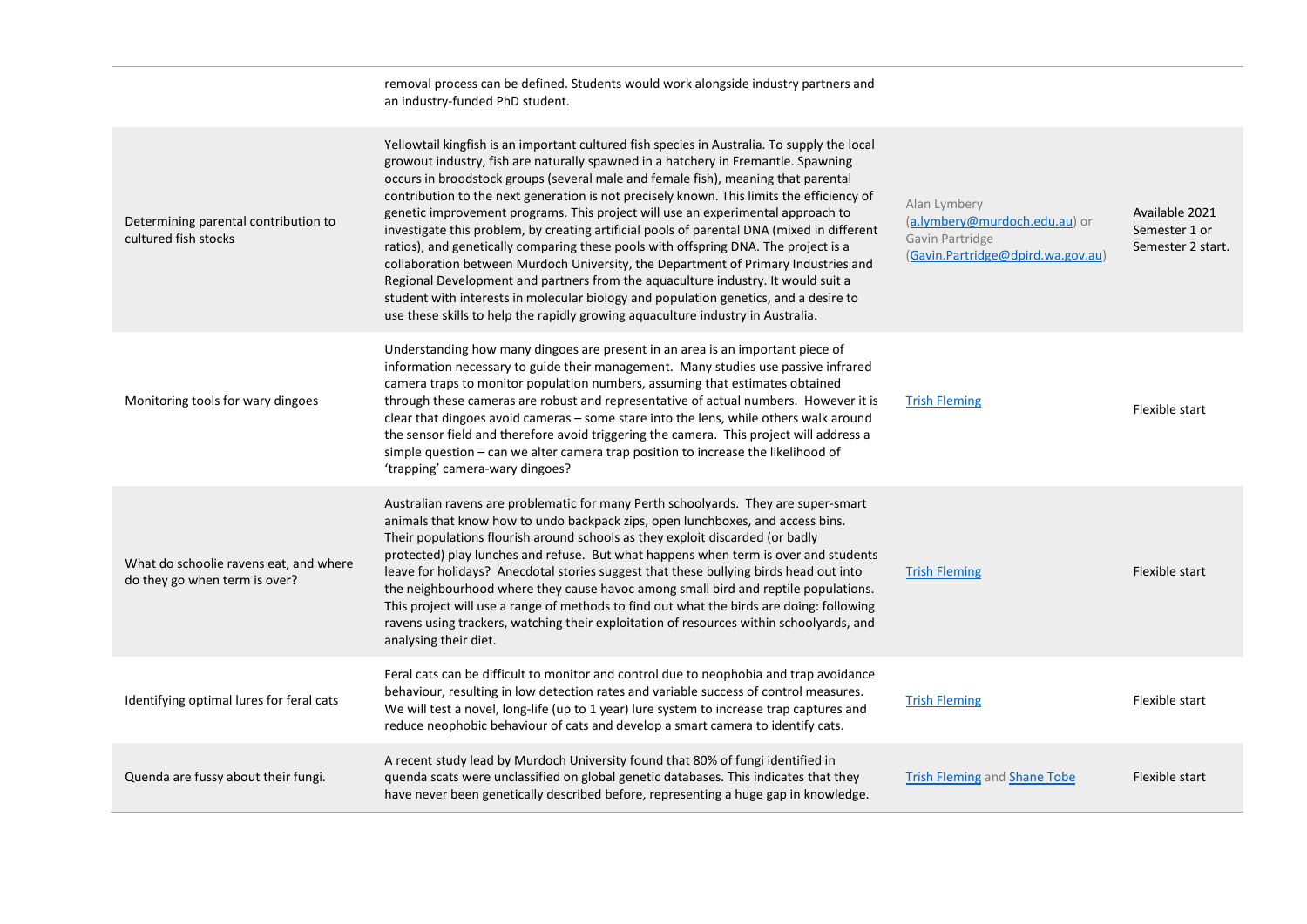|                                                      | This project will compare fungi consumed by quenda with a broader sample collected<br>form the environment to test the hypothesis that quenda are fussy eaters.                                                                                                                                                                                                                                                                                                                                                                                                                                                                                                                                                                                                                                                                                                                                                                                                  |                                             |                |
|------------------------------------------------------|------------------------------------------------------------------------------------------------------------------------------------------------------------------------------------------------------------------------------------------------------------------------------------------------------------------------------------------------------------------------------------------------------------------------------------------------------------------------------------------------------------------------------------------------------------------------------------------------------------------------------------------------------------------------------------------------------------------------------------------------------------------------------------------------------------------------------------------------------------------------------------------------------------------------------------------------------------------|---------------------------------------------|----------------|
| Biodiversity of salt lakes                           | Salt lakes represent one of the most important inland environments in Australia, yet<br>they are poorly studied. They contain unique and diverse communities of invertebrate.<br>Our research group is studying these invertebrates with the goal of generating base-<br>line information that can be used to help manage salt-lake environments, which are<br>under threat from a range of anthropogenic stressors. We are using molecular tools to<br>review the existing taxonomy of groups, finding new species, documenting the<br>distribution and environmental tolerances of species, and studying population<br>structure, genetic diversity and the evolutionary history of species. We are also testing<br>ecological and evolutionary theories. Join the fun - honours projects on brine shrimp,<br>Coxiella gastropods, giant ostracods and other salt-lake taxa are available. Background<br>information - https://www.publish.csiro.au/MF/MF21088 | Jennifer Chaplin<br>jchaplin@murdoch.edu.au | Flexible start |
| Animal Conservation and<br><b>Population Biology</b> | Many of our Australian native species are found nowhere else in the<br>world, and yet are threatened with extinction. The success of<br>conservation measures depends on having a good understanding of<br>species biology and ecology, but for many species this is lacking.<br>Possible honours projects exist in the study of terrestrial vertebrates,<br>particularly on our native mammals. These studies would examine<br>aspects of population biology and species ecology, including projects<br>collaborating with industry to improve the scientific methods for<br>monitoring these species.                                                                                                                                                                                                                                                                                                                                                          | <b>Kate Bryant</b>                          | Flexible       |
| Urban owls in Australia's<br>Southwest               | The urban landscape presents multiple challenges for birds and other<br>biodiversity to survive and flourish. Owls play an important ecological<br>role in managing lower order species and pests. Despite being an iconic<br>and much-loved taxonomic group, a review of the presence and<br>abundance of owls in the Southwest of Australia has not been                                                                                                                                                                                                                                                                                                                                                                                                                                                                                                                                                                                                       | Dr Rochelle Steven                          | From July 2022 |